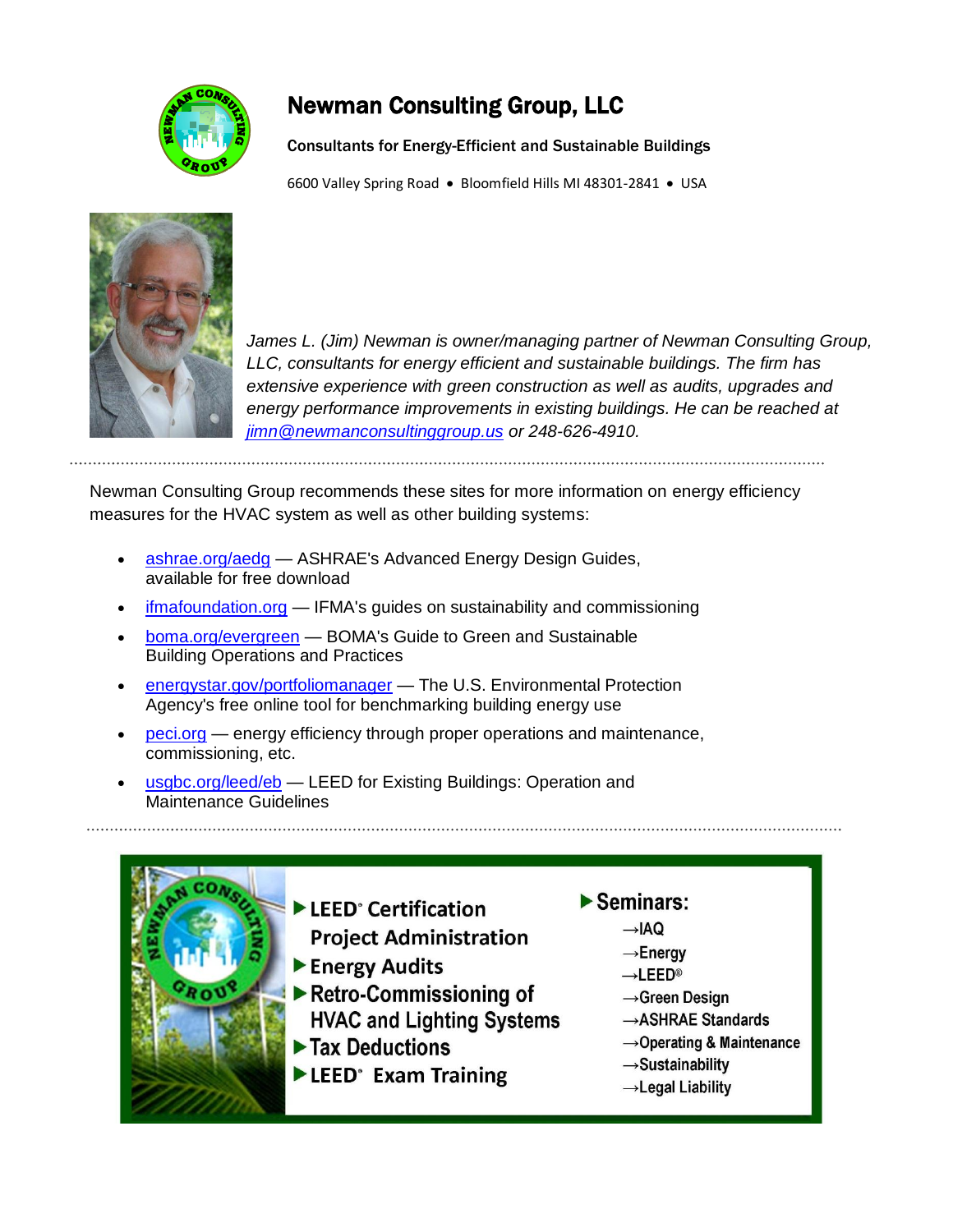# **HVAC Gains with No Budget Pains**

## *By James L. Newman, CEM, LEED AP, FESD, BEAP, OPMP*

Reprinted with permission from Building Operating Management, January 2012

It's hardly news that buildings use 40 percent of the natural resources and more than 70 percent of the electrical energy in the United States. And facility managers know there are plenty of ways to get buildings to use less energy — measures that send savings directly to the bottom line. By now, most facility managers have replaced magnetic ballast T12 lamps with electronic ballast T8s, or even more efficient lamps. Many have installed motion sensors. If the lighting retrofit was good enough, the organization might have received a tax deduction of up to \$0.60 per square foot under the [Energy](http://www1.eere.energy.gov/femp/regulations/epact2005.html)  [Policy Act of 2005](http://www1.eere.energy.gov/femp/regulations/epact2005.html) (EPAct 2005).

But what about the "heart and lungs" of a building: the HVAC system? The thermal energy plant and HVAC systems can go from "green" to "gray" in a very short time after they have been installed or retrocommissioned. Nevertheless, implementing HVAC upgrades is far from easy in many organizations. Many companies put off having an energy audit by an outside team because they don't want to spend the money on what the recommendations in the audit might cost.

Fortunately, there are many ways to improve HVAC performance that do not cost a lot of money to implement. Some have more to do with the manner in which the building is operated than the actual HVAC system itself. Most low- and no-cost items fall into four categories:

- **Equipment Scheduling.** HVAC equipment running when not required is a major source of energy waste. HVAC equipment running when it's not needed, along with plug loads for chargers, computers, copiers and printers, task lights and other items that are on when not necessary, can account for as much as 10 percent of electricity use. Chargers typically use more energy when left plugged in 24/7 than the equipment they charge.
- **Sensor Error.** Sensors are seldom calibrated after installation, yet over time they drift from their setpoints. Or use of the area has changed but location of the sensor or its setpoint has not.
- **Simultaneous Heating and Cooling.** To make working spaces more comfortable, many older HVAC systems use some form of reheat. That in itself is an energy hog, but if the cooling and heating setpoints are incorrect, more energy will be used than is necessary.
- **Outdoor Air.** The amount of outdoor air brought into a building to provide proper indoor air quality (IAQ), usually mandated by code, is a function of the number of people, area of the space and type of work. Issues like outside air dampers that are stuck in the open position or artificially held open (or closed), sensors that aren't working properly — or are incorrectly wired to the return and the outside air damper so that the damper is wide open, instead of being at minimum position during extremes of hot or cold temperatures — contribute probably more than almost anything to increased energy use, as well as potential comfort problems.

There are many ways to reduce energy costs by addressing these four areas without spending a lot of money.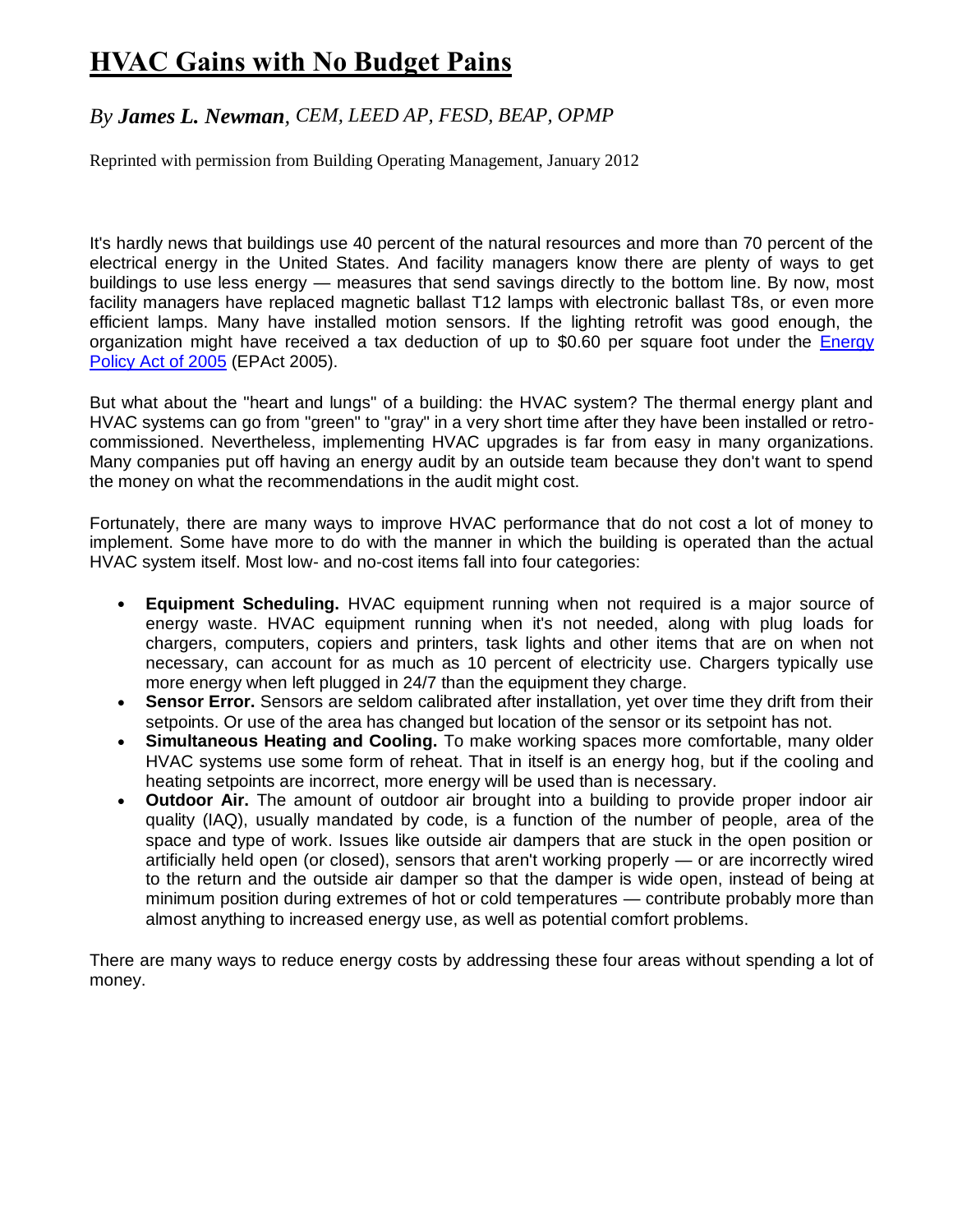## **Equipment Scheduling**

HVAC equipment often operates during hours it is supposed to be off, even though the building automation system (BAS) says it is off. Checking the BAS to make sure it is operating properly does not take an extraordinary amount of time but can save an extraordinary amount of money.

Don't stop with HVAC if the goal is to find low-cost ways to reduce energy use. Put plug loads on a power strip that sits on people's desks and teaching them to turn off the toggle switch when they leave at night. There are also power strips that automatically turn off after a period of time where there's been no load. Of course, occupants must be taught to save the work on their computers before they leave their desks. Education of occupants is an important part of a successful energy program, as is getting buy-in before the program begins and consulting them throughout the planning process.

#### **Close Attention To Sensors**

Problems with sensors are another common source of energy waste. Many "I'm too hot" and "I'm too cold" complaints are because people are reading numbers on thermostats as opposed to how they really feel — and the thermostats are reading incorrectly. Frequent travelers know there are many times when the hotel thermostat has to be set up or down well beyond what it reads to get the HVAC unit in the room to turn on.

Also, look at where the thermostat is placed in the area. Is it now just above a microwave oven or a coffee maker? Or has it been closed in by shelving and boxes so it's sitting in a dead air space where it cannot possibly be sensing correctly?

Being aware of where the thermostats are and recalibrating them on a regular basis is another low-tono cost fix to conserve wasted energy and save money.

Another area of energy waste lies in enthalpy (humidity) sensors, typically used in air-side economizers. While newer designs maintain sensitivity for longer periods, older ones need to be checked and recalibrated at least once a year; otherwise, they might bring in excess outside air when the outdoor humidity in warm weather is higher than that indoors.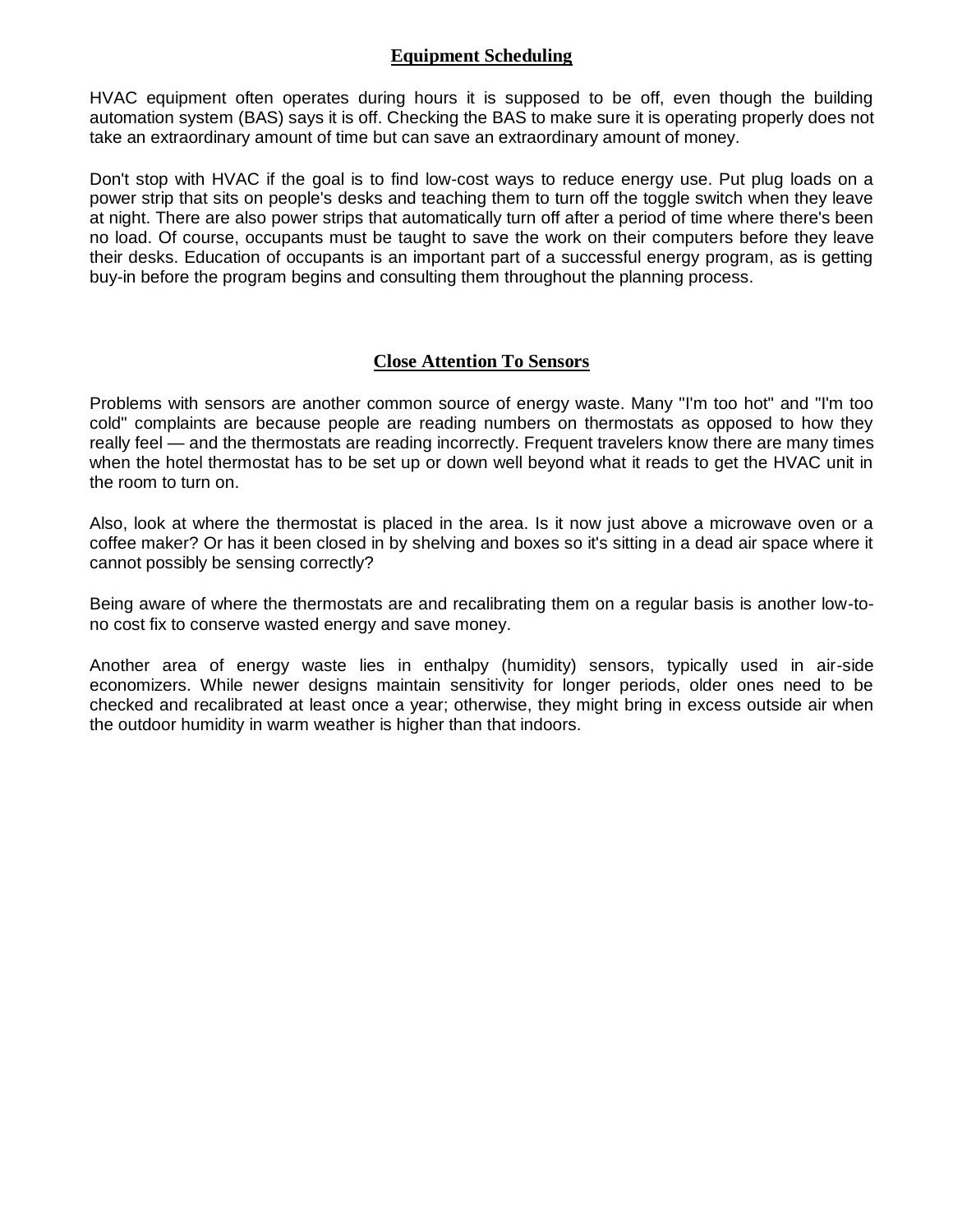# **Energy Recovery Is Worth a Close Look**

Adding energy recovery to existing HVAC systems is not usually a simple and inexpensive project, yet there are many ways to accomplish this, sometimes with relatively short paybacks — depending on exhaust temperatures. Run-around coil energy recovery loops do it hydronically with coils in the supply and exhaust air streams. They typically are easier to use in retrofit applications than systems that require bringing exhaust and supply air together, although they are not as efficient. There are also counterflow high-efficiency energy recovery modules, with efficiencies as high as 80 percent or more, that eliminate the need to buy complete packaged energy recovery units for retrofit. Many of these systems also provide relatively efficient latent recovery.

Whether the exhaust is only room temperature from bathrooms or is from higher temperature process exhaust systems, energy recovery should be considered. It is a very effective way to conserve energy without reducing the amount of outside air brought into the building, which can lead to IAQ problems and even Sick Building Syndrome.



### **Avoid Simultaneous Heating and Cooling**

Most HVAC systems are oversized, as engineers are loathe to get sued for undersizing equipment. Therefore, if something isn't operating properly — for example, the airside economizer is bringing in too much outside air — the system will usually have enough extra capacity to overcome the problem. If the issue is overcooling in the winter, the system has the capacity to put additional heat into the space. If the problem is overheating in warm weather, the system can respond with more cooling where it's needed. This can be a difficult problem to find, as no one is complaining about being too hot or too cold. But it is an extremely costly way to maintain temperature in a space.

If the building isn't sub-metered, and there are no funds to install sub-meters, then a monthly, or preferably weekly, analysis of the systems is something that needs to be done to reduce energy use. With a BAS in place, this can — and should — be done on a daily basis. What you are looking for is a trend away from what is normal. For instance, if a large water-cooled chiller suddenly begins using more energy than it has in the past, it might simply be that an additional load has been added — or it